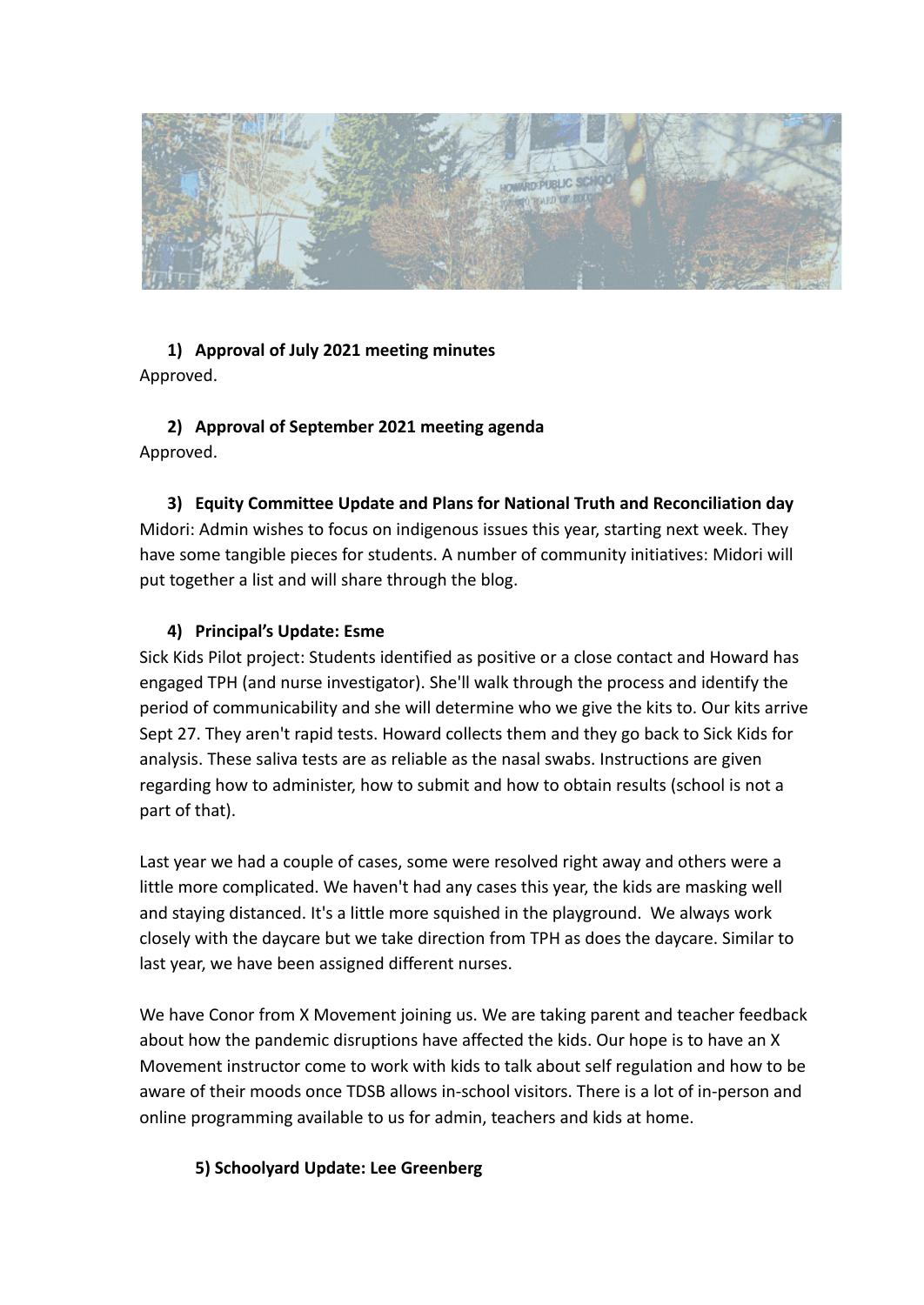Timeline: contract with landscaper calls for the project to end November and includes penalties for late delivery. Board was delayed in issuing a tender. But we are getting a new field that is usable for 11 months/yr.

Second, we heard from parents that we are somehow trailing a similar project at Fern. Fern started fundraising in 2017, we started last Fall. Due to the hard work of Esme and Suzy our project was turned around in record time.

Suzy: initially wanted to leave certain sections open but there is a cost to staging the project in that way. As the construction moves, we are managing with a smaller yard.

- October 30th field will be installed, sandbox in cove, stage, guard rails and hand rails, shed, stone seating, bball system.
- November is asphalt, painting, mulch etc.

We've heard that the construction company has an excellent reputation and has been on time - they worked on Fern.

## **Question**: why is it only usable for 11 months?

Lee: The artificial turf can't be used during ice and snow build up, but the 11 months of use is an improvement over what we had (6 months previously)

## **Question**: Can we get an update on staffing?

Esme: Our class org and teachers did not change at all. We made a plan in June and only 8 kids went to virtual, so we didn't have to adapt that plan. But tomorrow Sept 23 is the day where if we have hotspots and need to reorg, we'll find out tmr. If we do have to reorg, then I will reach out to Council. In primary French, we are 4 students over (one class has 23, should be 19. Another class has 21 and should be 20). They can either give us extensions OR they could give us a new teacher and we re-jig everything. **Question**: so we didn't lose or gain teachers but you'll let us know right? Esme: Correct.

### **6) Guest Speaker: Conor Dullard (X Movement)**

We work with over 150 schools, the closest one being Keele. We've been in Toronto for 12 years. One of our biggest partners is U of T and they've helped us develop parts of our programming. We are really focused on whole child health, but the last 12-24 months has integrated the social and emotional. The method is to start with the experience: the fun. Once we get there, we stop to give them moments to respond to what they are learning. The connection stage is very important where they connect with their peers to talk about what they are learning. Post covid, a lot of our content is online. we want our kids to feel safe and comfortable with themselves especially with so much negativity happening in the world.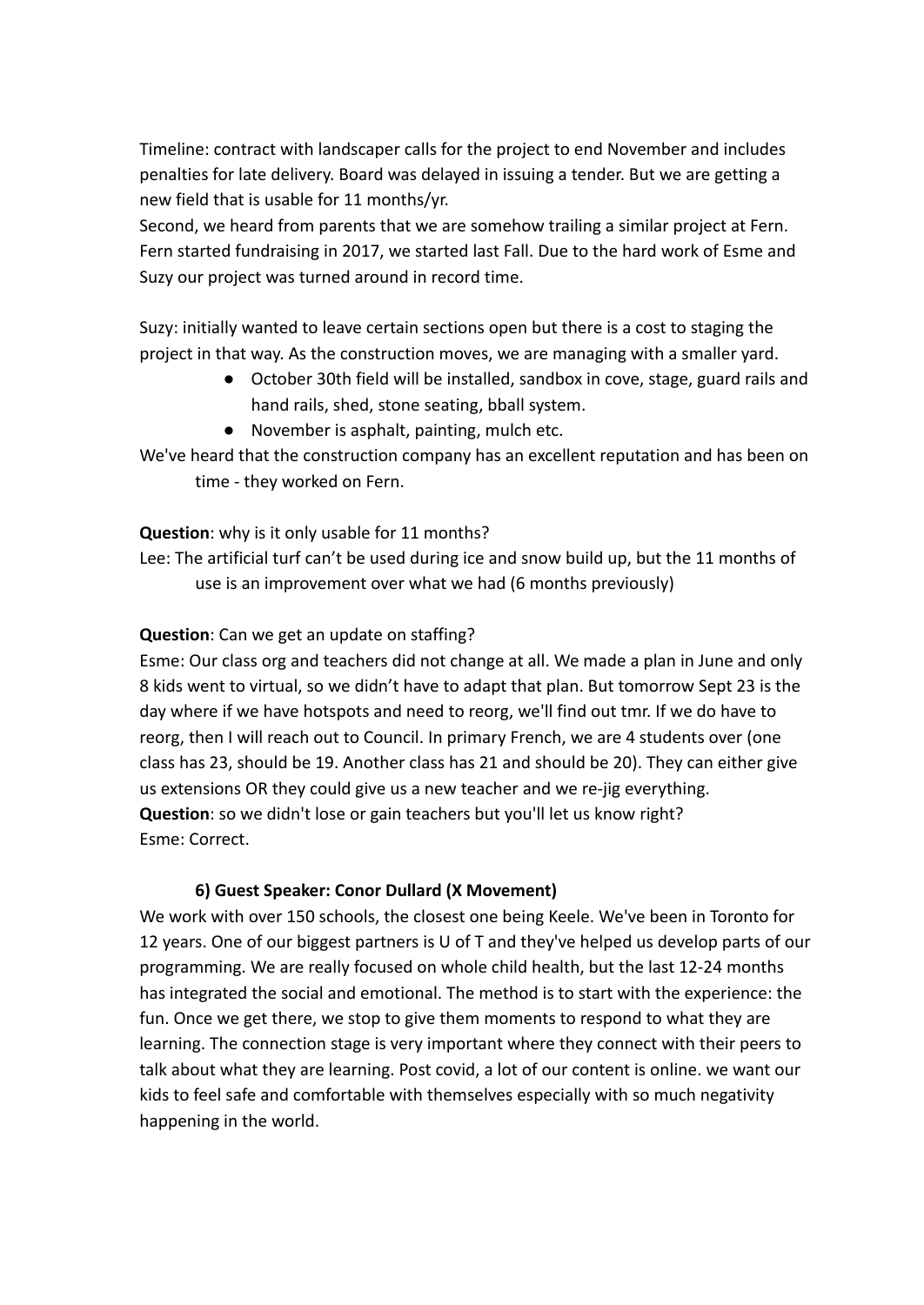**Question**: As an activist in the community sometimes we talk about active rage, owning that and how to channel that into your activism. Can you talk about your approach? We want them to understood how they are feeling, choose that, and the tools we give them to transition from emotion to emotion. There is no right or wrong emotion; its how to work with -- armed with activities to bring them where they want to be.

**Question**: How will these sessions be run? After school? Using videos during class time? Logistics - we work live with the kids. Our "energizers" are limited in person right now but we can work virtually thru zoom, each class at a time. 6 live workshops spread out during the year, and the teachers use the platform throughout the year to support that. Esme: I sent the dates out in school messenger. We are expecting a double vaxxed "energizer", if all goes well, Oct 13, 21 and 28 plus 3 thursdays in March. Right now community engagement booked for April 7th. I've done this at another school and it's so connective, building community.

**Question**: do the teachers have any sort of mandate or support in terms of how they incorporate? How will the rollout happen within the school? Esme: We had an X movement rep come out to our last staff meeting, they are currently exploring the resources. They don't have specific mandates, but they are thrilled to see French programming. They want the kids to have the supports they need to be mentally healthy. We are thrilled that Conor has been working with the board for instance with orange shirt day, all the content has been well through out and done in consultation with indigenous leaders, and thoroughly vetted through the tdsb. We invite parents to talk to their kids and also the teachers about how the teachers are incorporating into their lessons.

We are in the process of planning our meet the teacher night for October 6, so it's a great spot to ask the teachers about how it's going.

### **7) Planning for 2021 - 2022 : Taralyn**

In September, we ask if anyone wants to join the Exec. Its a democratic system, and if a parent holds up their hand to join, we add them and we figure out who wants to do which role. So if anyone wants to reach out in the chat or volunteer now, please do that. Here are the roles:

Chair: Taralyn Fodor Treasurer: Lesley Brown Secretary: Sima Gandhi PIAC: Alice Romo Health and Safety: Andrea Thomas Parent Liasion: Jen Johal Communications: Samantha Rupert